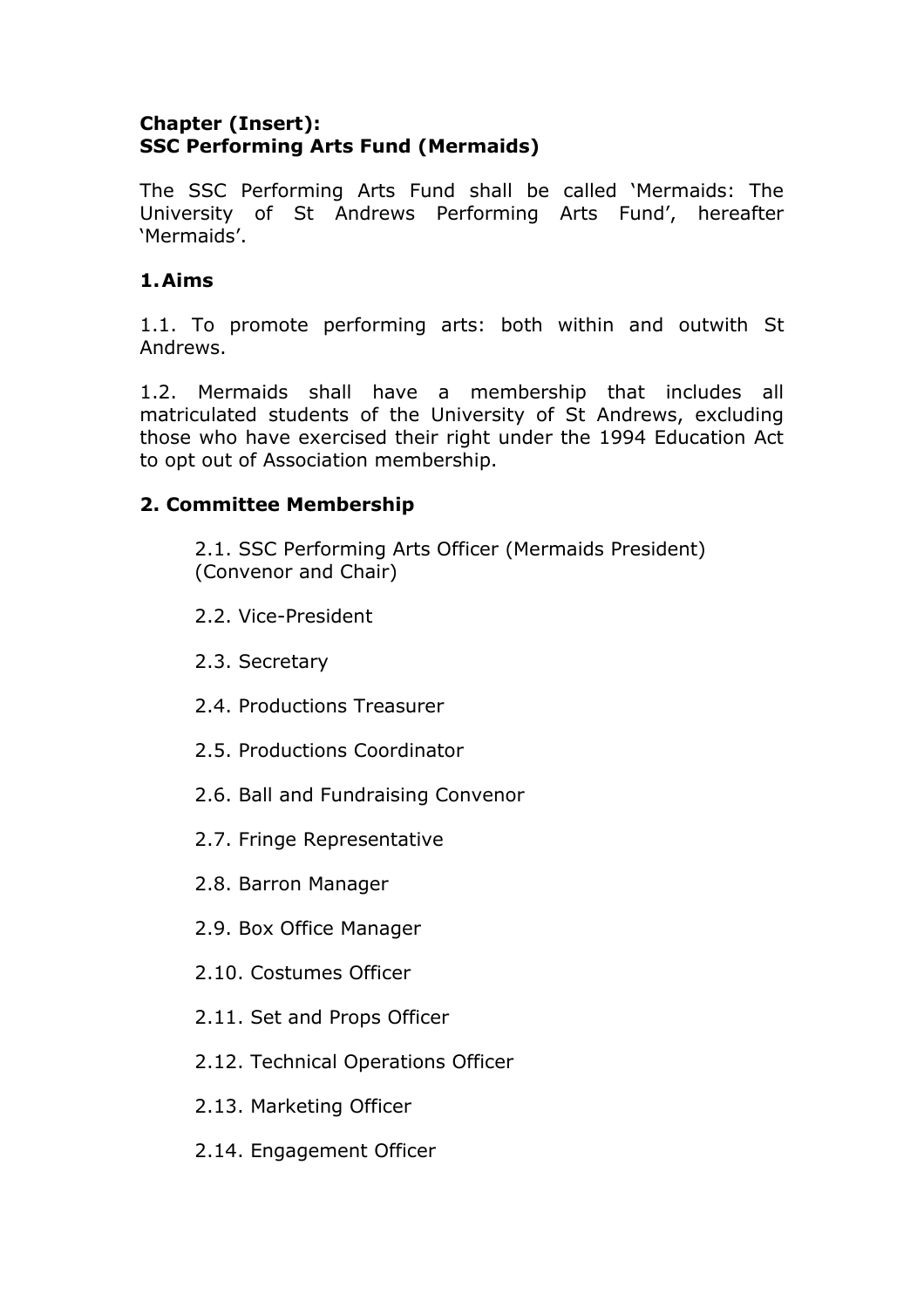2.15. Director of Student Development and Activities

2.16. Director of Events and Services

2.17. Management Accountant (Non-voting)

2.18. Building Supervisor (Non-voting)

2.19. Temporary Member (Non-voting)

2.2. The roles of all Mermaids Committee Members shall be laid out in the Roles document, to be reviewed annually.

2.3. Changes to the Committee's membership shall be considered changes to this chapter of the Laws and as such must be approved by the SSC.

- 3. Meetings
	- 3.1. Public Meeting
		- 3.1.1. Mermaids shall convene a public meeting at least once per fortnight, during term time.
		- 3.1.2. Attendance is compulsory for at least one member of every production team currently benefitting from mermaids funding.
		- 3.1.3. Attendance is open to all other matriculated students of the University of St Andrews, excluding those who have exercised their right under the 1994 Education Act to opt out of Association membership.
	- 3.2. Committee Meeting
		- 3.2.1. The committee shall meet formally at least once per fortnight during term time, at a time or day after that week's public meeting.
		- 3.2.2. This meeting shall be *in camera*.
		- 3.2.3. The quorum shall be 3/5 of all eligible voting members.
		- 3.2.4. Any committee member that declares a conflict of interest through being involved in a production shall not count as an eligible voting member for the purposes of establishing quorum.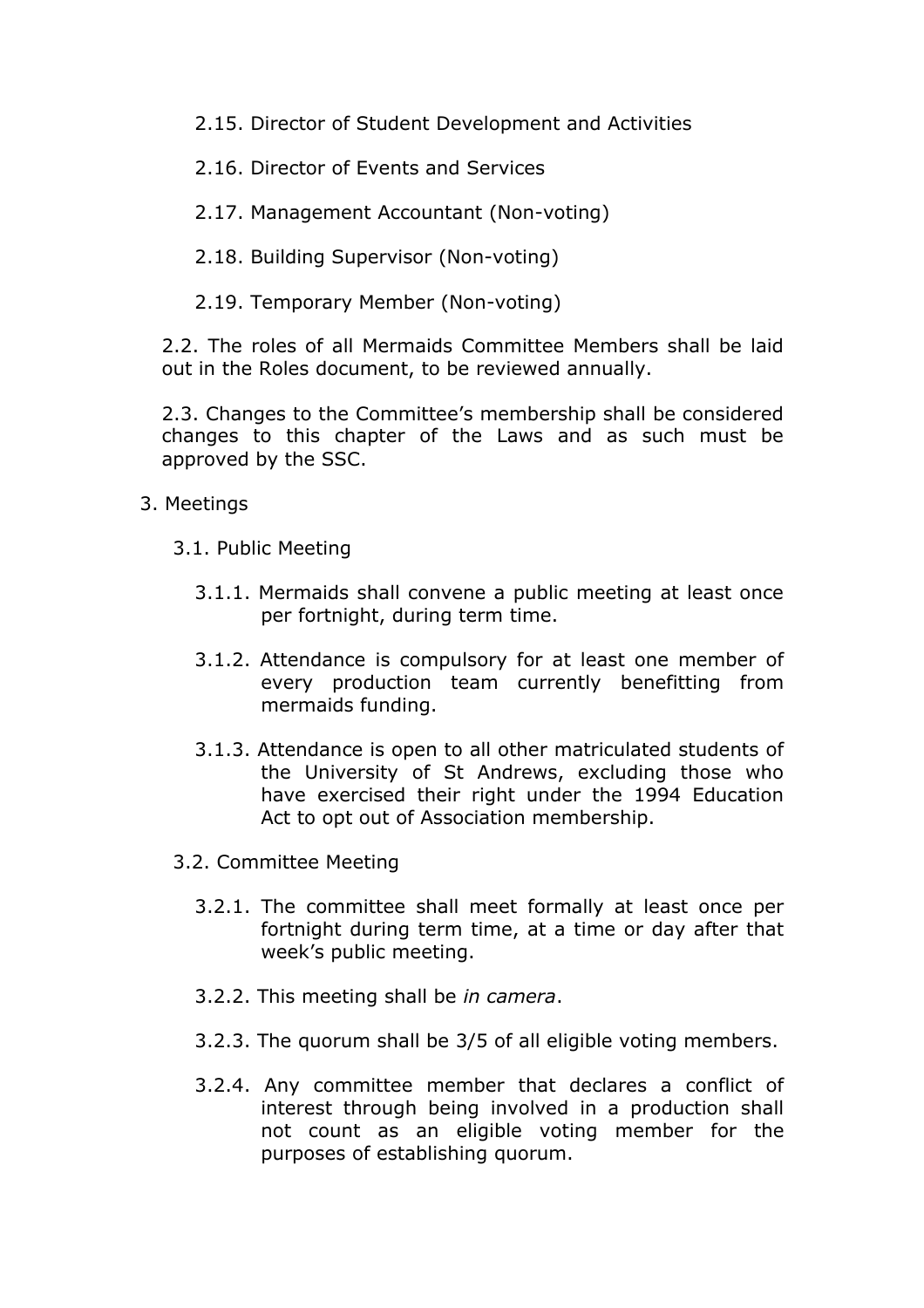#### 3.3. Presidents' Forum

- 3.3.1 The Presidents' Forum shall convene at least two times per semester.
- 3.3.2. Membership shall consist of the presidents, or producers, of those societies affiliated to Mermaids.

3.3.3. Any society that identifies as a performing arts societyor a society with a performing arts element- is eligible to join, at the discretion of the convenor.

3.3.4. The forum shall act primarily as a point of contact between the Performing Arts Officer- representing Mermaidsand Mermaids' affiliated societies.

3.3.5. The forum aims to promote communication and cooperation between performing arts groups and societies in St Andrews.

### **4. Remit of Mermaids**

4.1. Mermaids shall be responsible for the promotion of performing arts in St Andrews and the organisation of events in conjunction with this promotion.

4.1.1: Mermaids shall allow student groups with a performing arts remit to affiliate with it, and will provide support for their activities.

- 4.1.1.1: Blind Mirth
- 4.1.1.2: Just So (Musical Theatre)
- 4.1.1.3: Gilbert and Sullivan
- 4.1.1.4: Inklight
- 4.1.1.6: A Cappella Society
- 4.1.1.7: Comedy Society
- 4.1.1.8: Opera Society
- 4.1.1.9: Dance Society

4.2. Mermaids shall provide funding for events involving, or related to, performing arts in St Andrews. This shall be determined by financial, logistical and skills-based merit.

4.2.1. Financial Merit shall be defined as a proposal for which all spending is adequately accounted for, breaking even at an attendance of 66%, unless the committee should vote otherwise.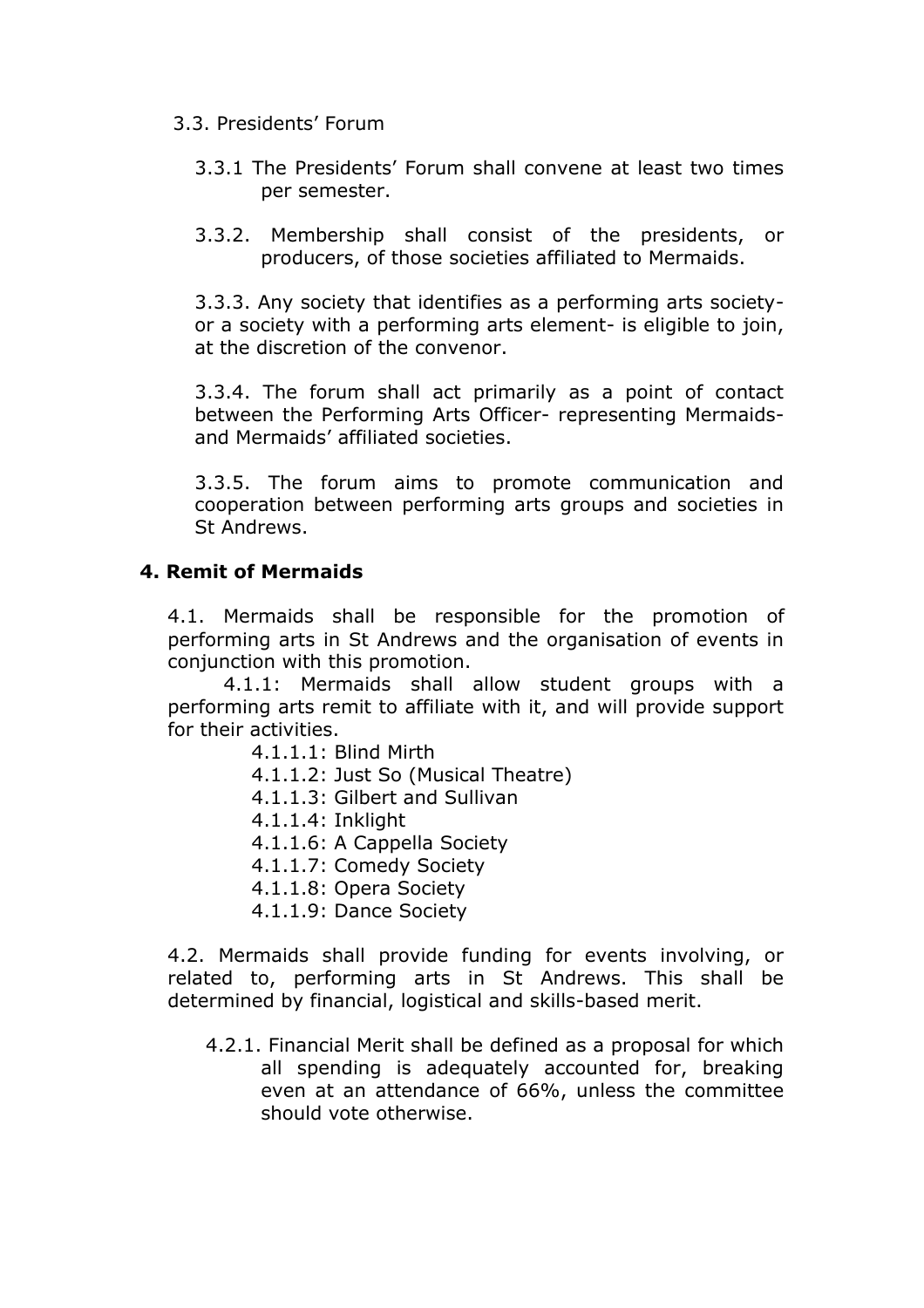- 4.2.2. Logistical Merit shall be defined as Mermaids having the appropriate space, dates, potential actors and resources for the show.
- 4.2.3. Skills-based merit shall be defined as the potential for the event to provide opportunities for students to enhance their knowledge and skills base, regarding performing arts.

4.3. Mermaids shall coordinate the timings of student productions in St Andrews with the aim of avoiding unnecessary clashes.

4.4. Mermaids shall provide advice to societies or individuals wishing to produce performing arts events.

4.5. Mermaids shall control the fixed assets of drama in St Andrews in conjunction with the Association.

4.6. Mermaids shall, wherever possible, encourage the transfer of St Andrews productions to other venues outwith St Andrews.

4.7. Mermaids shall coordinate workshops for the enhancement of skills in acting, directing, movement, voice, makeup, technical capability, future careers in the performing arts and other relevant areas.

4.8. The Performing Art Officer shall receive one free ticket to all events funded or assisted by Mermaids. They should make all due effort to attend every show.

4.9. The committee shall receive two tickets, to be distributed to any other committee members at the discretion of the Box Office Manager. They shall not be allowed to write a review if they use these tickets.

### **5. Loans And Investments**

5.1. All loans and investments will be entirely at the discretion of the Committee, within guidelines laid out by the Association and will be covered by the terms in the investment contract.

### **6. Annual General Meeting**

6.1. The Annual General Meeting shall take place during Semester Two, after the Association elections.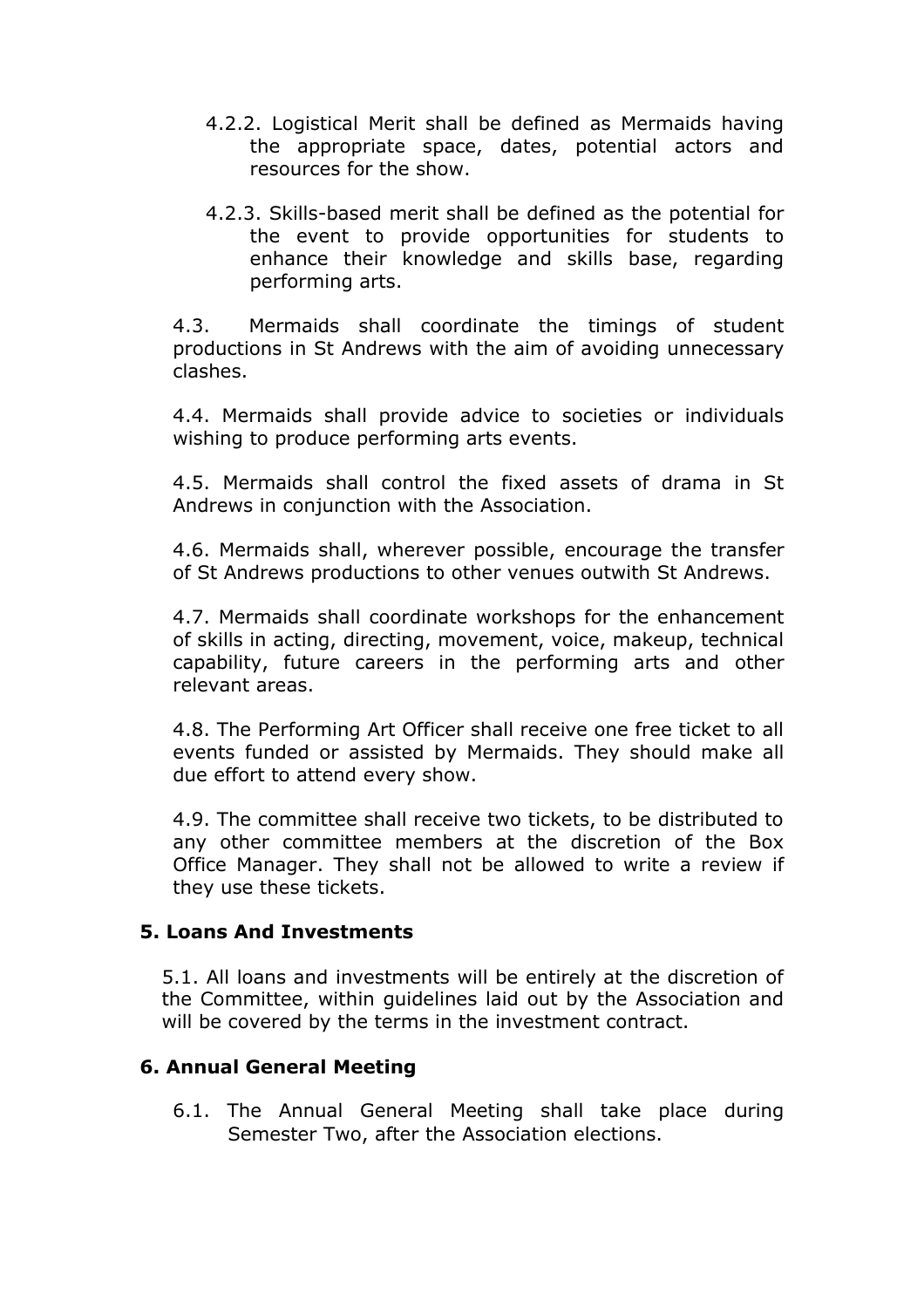- 6.2 There shall be 14 days notice of the AGM, and this shall be posted in a public forum.
- 6.3. The quorum for an AGM shall be twenty-five ordinary members.
- 6.4. The positions of Engagement Officer, Secretary, Set and Props Officer, Costumes Officer and Marketing Officer shall be elected at the Annual General Meeting.

6.5. The Director of Student Development & Activities, who shall be Returning Officer, will supervise the election. They shall accept proxy votes at their discretion.

- 6.6. Voting shall be by secret ballot, and the STV method.
- 6.7. All candidates must run against RON (Re-Open Nominations).
- 6.8. All matriculated students of the University, except those that have exercised their right under the 1994 Education Act not to be members of the Students' Association, shall have the right to vote.
- 6.9. Nominations for posts elected at the EGM may be made at the meeting, provided the candidate and his/her proposer and seconder are present.
- 6.10. Any nominations in absentia may be made prior to the meeting, up to 24 hours in advance. They may send in a statement to be read by a nominated person, or the Performing Arts Officer.

## **7. Interviewed Positions**

7.1. The positions of Vice-President, Treasurer, Productions Coordinator, Fringe Representative, Technical Operations Manager, Box Office Manager and Ball Convener shall be filled by appointment after interview, which will take place before the Annual General Meeting.

7.2. The interview panel will comprise the incoming and outgoing Performing Arts Officers, the incoming and outgoing Directors of Student Development & Activities, the incoming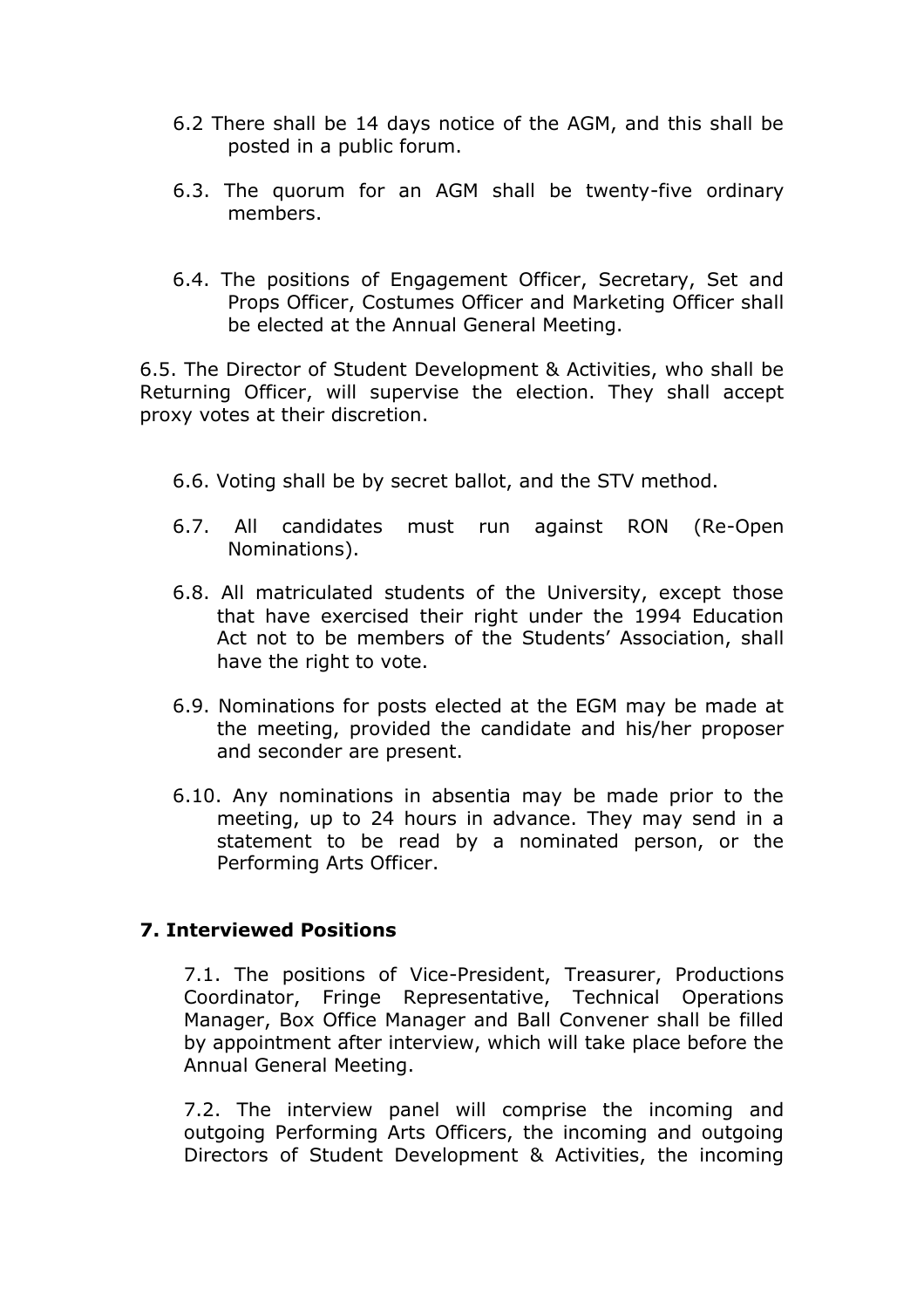and outgoing Director of Events and Services and the incumbent of the position being interviewed.

7.3. If a member of the panel is reapplying for the same position under interview then he/she must resign from the panel.

If this situation arises, the remaining members may decide to invite other persons to join the panel.

### **8. Committee Vacancies**

8.1. Committee posts that shall, from time to time, fall vacant for whatever reason shall be filled by co-option.

8.2. The chair shall act as returning officer.

8.3. Voting shall be by secret ballot, and the STV method.

8.4. In the event of a tie, the Chair of the meeting will hold the casting vote.

8.5. The Mermaids Committee may also call an Extraordinary General Meeting to fill vacancies at their discretion.

### **9. Fringe Representative**

- **9.1.** Should the position of Fringe Representative remain unfilled following the AGM and no person is forthcoming from those eligible to run from the student body from a subsequent reopening and every effort has been made to fill the position from a member outwith the committee, a current member of committee may run for the position, to be held in conjunction with their current position.
- **9.2.** A member on the committee who holds one position AND the position of Fringe Representative is still only allowed one vote on committee.

### **10. Committee Decisions**

10.1. Should a consensus be unobtainable at a Committee meeting, a roll-call vote should be taken. In the event of a tie, the Chair of the meeting will hold the casting vote.

### **11. Mermaids Bank Accounts**

11.1. The Performing Arts Officer, Vice-President, Productions Treasurer, Management Accountant and General Manager of